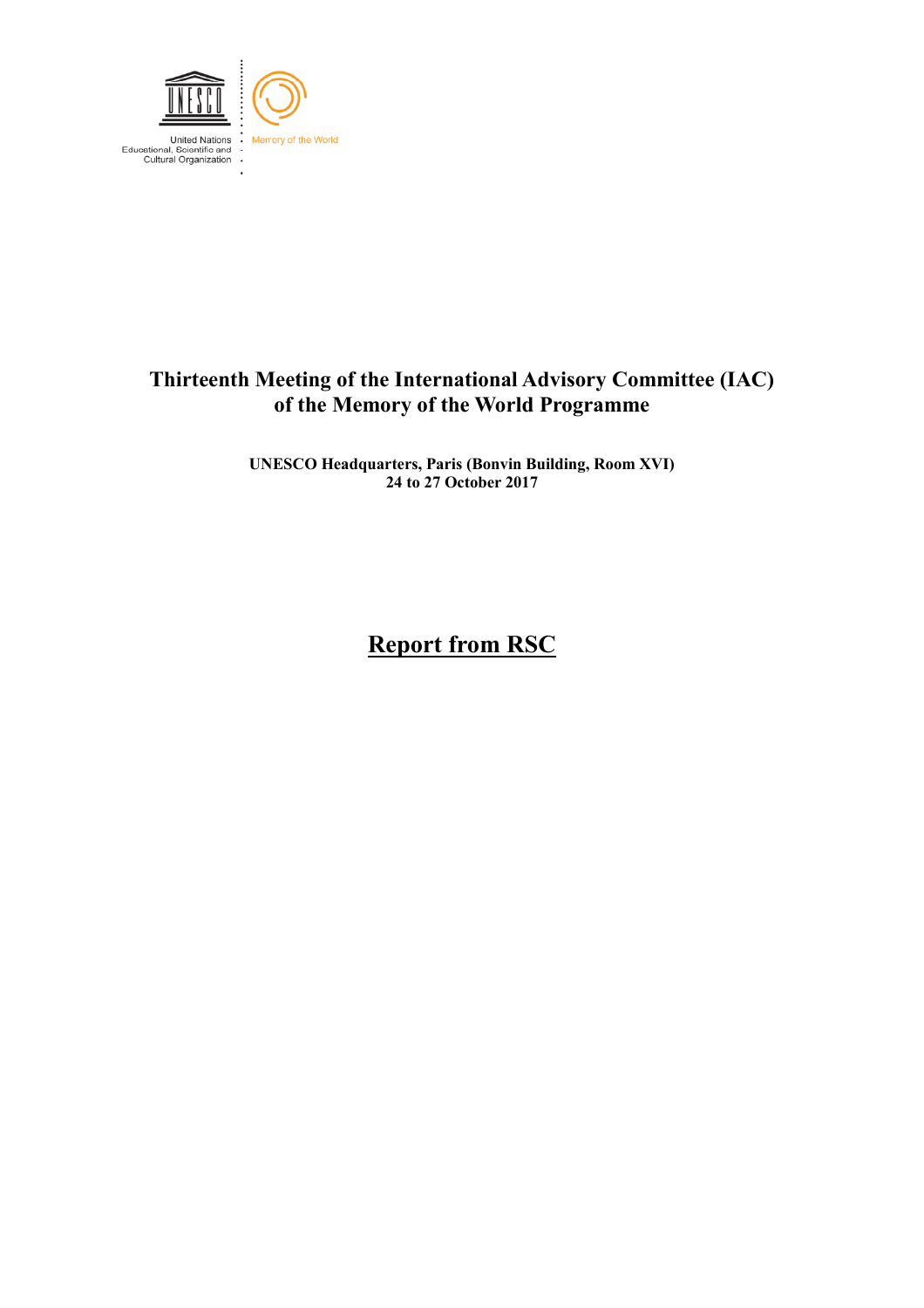### **Report of the UNESCO Memory of the World Register Subcommittee (RSC)**

September 2015 – August 2017

#### **Membership**

In the reporting period the RSC consisted of the following members:

Mr Rujaya Abhakorn (Thailand) Mrs Frédérique Bazzoni (France), representing ICA Mrs Lourdes Bianco (Venezuela) Mr Jan Bos (Netherlands), chair, representing IFLA Mr Joachim Gierlichs (Qatar) Mr Elyor Karimov (Uzbekistan) Mrs Dominique Saintville (France), representing CCAAA Mrs Joie Springer (Barbados), former MoW senior programme officer Mrs Roslyn Russell (Australia), rapporteur

Mrs Saintville is a new member. After the IAC meeting in 2015 Mr Ray Edmondson left the RSC. We are very grateful for the excellent work he has done serving on the RSC.

#### **Assessment of nominations**

The main task of the RSC is the assessment of submitted nominations, resulting in recommendations to the IAC. In this term, after a formal check by the Secretariat, the RSC received 125 nominations for assessments. The nominations were distributed among the RSC members. The members assessed the nominations individually, often after consulting other experts, and expressed their evaluations. They also took into account the comments that were received from others in some cases.

From 26 to 28 February 2017 the full RSC gathered in Paris for a three day meeting to discuss the evaluations and to come to interim RSC recommendations. (One member was unable to attend the meeting in person, but gave input by telephone and email.) The Secretariat communicated the interim recommendations to the nominators, which in most cases resulted in additional information or adapted nominations.

On 1 June 2017 a three hour RSC telephone meeting was held to consider the revisions and comments from the nominators and to reach the RSC's final evaluations and recommendations.

The final result was 90 recommended for inscription on the international register; 3 provisional, subject to minor modifications; the remainder (32) were not recommended for inscription due to unconvincing arguments or inadequate match against, or misunderstanding of, the criteria. All RSC recommendations will be discussed at the IAC meeting in October.

#### **Other business**

The RSC addressed several other issues at its meetings:

ADG Mr Frank LaRue was present at the beginning of the meeting in February. He welcomed the RSC members and expressed his appreciation for their work, in particular in handling the large increase in nominations.

Mr LaRue also spoke about the ongoing MoW review process which was initiated after the IAC meeting in Abu Dhabi to enable MoW to respond to changes introduced with the